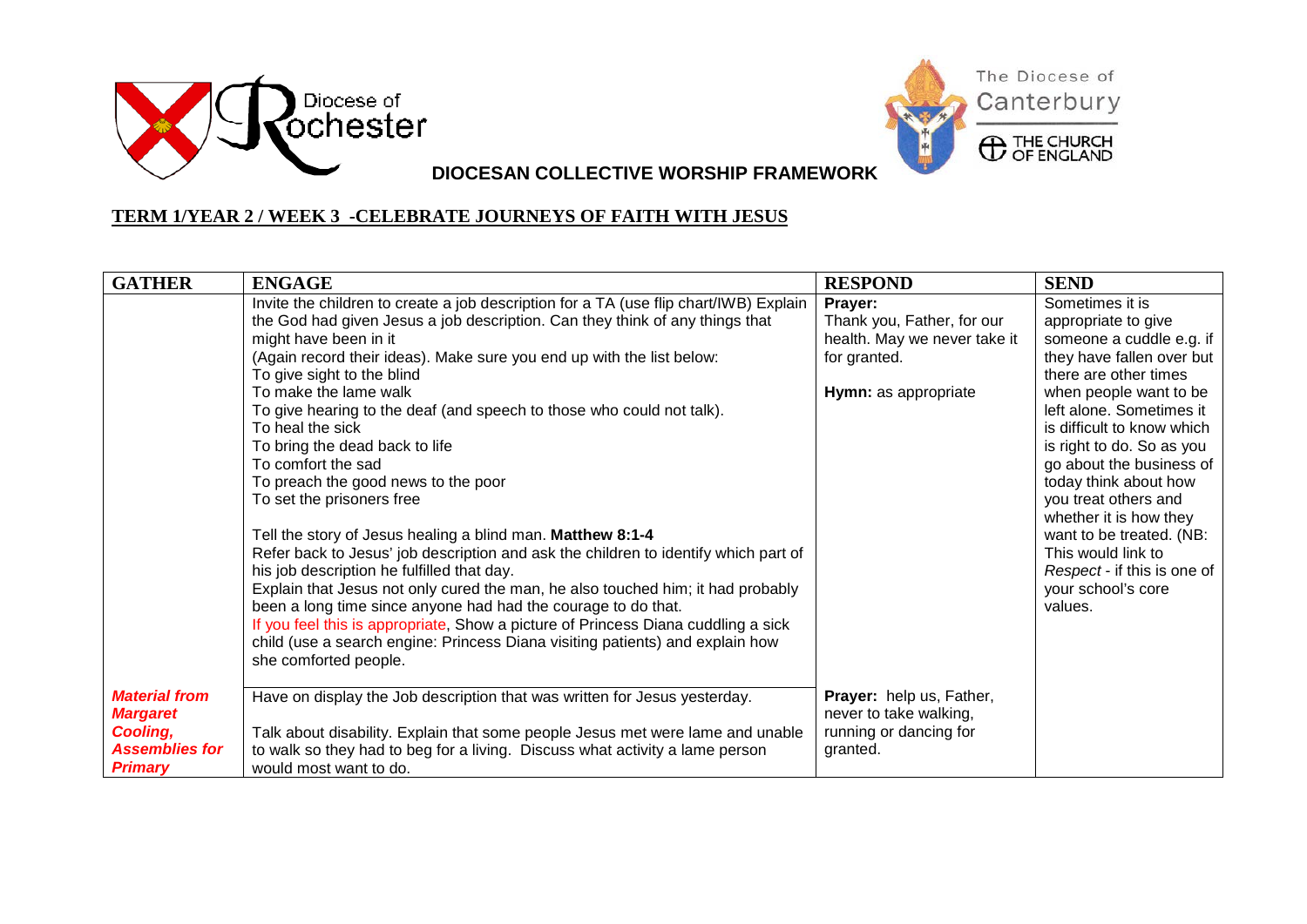



| <b>Schools: Spring</b><br><b>Term, Pub</b><br>RMEP, 1990, P.<br>68, F6, used<br>with kind<br>permission                                                                                                          | Talk:<br>Jesus was walking be the pool of Bethesda. Disabled people often used to lie<br>beside the pool, for they believed that it had healing powers and they might be<br>cured if they could get into the water when it bubbled. Jesus saw a lame man<br>lying there; he had been lame for thirty-eight years. Jesus asked the man if he<br>wanted to be well and the man explained he could not walk and he had no one<br>to help him into the water. Jesus did not offer to help him into the water, instead                                                                                                                                | Hymn: As appropriate                                                                                                                                 | Sometimes we get cross<br>with God because He<br>doesn't do things we ask<br>Him to do, but He knows<br>better than us and gives<br>us not necessarily what<br>we ask for, but what we |
|------------------------------------------------------------------------------------------------------------------------------------------------------------------------------------------------------------------|--------------------------------------------------------------------------------------------------------------------------------------------------------------------------------------------------------------------------------------------------------------------------------------------------------------------------------------------------------------------------------------------------------------------------------------------------------------------------------------------------------------------------------------------------------------------------------------------------------------------------------------------------|------------------------------------------------------------------------------------------------------------------------------------------------------|----------------------------------------------------------------------------------------------------------------------------------------------------------------------------------------|
|                                                                                                                                                                                                                  | he said "Stand up, pick up your mat and walk." At once the man tried to get up<br>and found he was cured.<br>Comment:<br>We do not know the first thing the lame man did, but we do know that later that<br>day he met Jesus in the Temple, so perhaps one of the first things he did was to<br>say thank you to God.<br>Tick off the appropriate part of the job description.                                                                                                                                                                                                                                                                   |                                                                                                                                                      | need.                                                                                                                                                                                  |
| <b>Material from</b><br><b>Margaret</b><br>Cooling,<br><b>Assemblies for</b><br><b>Primary</b><br><b>Schools: Spring</b><br><b>Term, Pub</b><br><b>RMEP, 1990, P.</b><br>66, F4, used<br>with kind<br>permission | You will need:<br>A blindfold, some objects to feel.<br>Introductory activity:<br>Have on display Jesus job description.<br>Tick off the appropriate part of the job description<br>Talk a little about what it is like to be blind. Blindfold a child and ask him or her<br>to handle the objects and guess what they are.<br>Ask the children to think very carefully about what it is like to be blind. What<br>would they most miss seeing?<br>Talk: The blind man at Bethsaida<br>When Jesus was going through Bethsaida some people brought a child to him<br>and asked Jesus too heal him. Jesus placed his hands on the blind man's eyes | Prayer:<br>Help us, Father, never to<br>take our sight for granted but<br>always to value it as a<br>precious gift from you.<br>Hymn: As appropriate | Challenge the children<br>to come up with a way<br>of raising money for<br>Guide Dogs for the Blind<br>(and follow this through!)                                                      |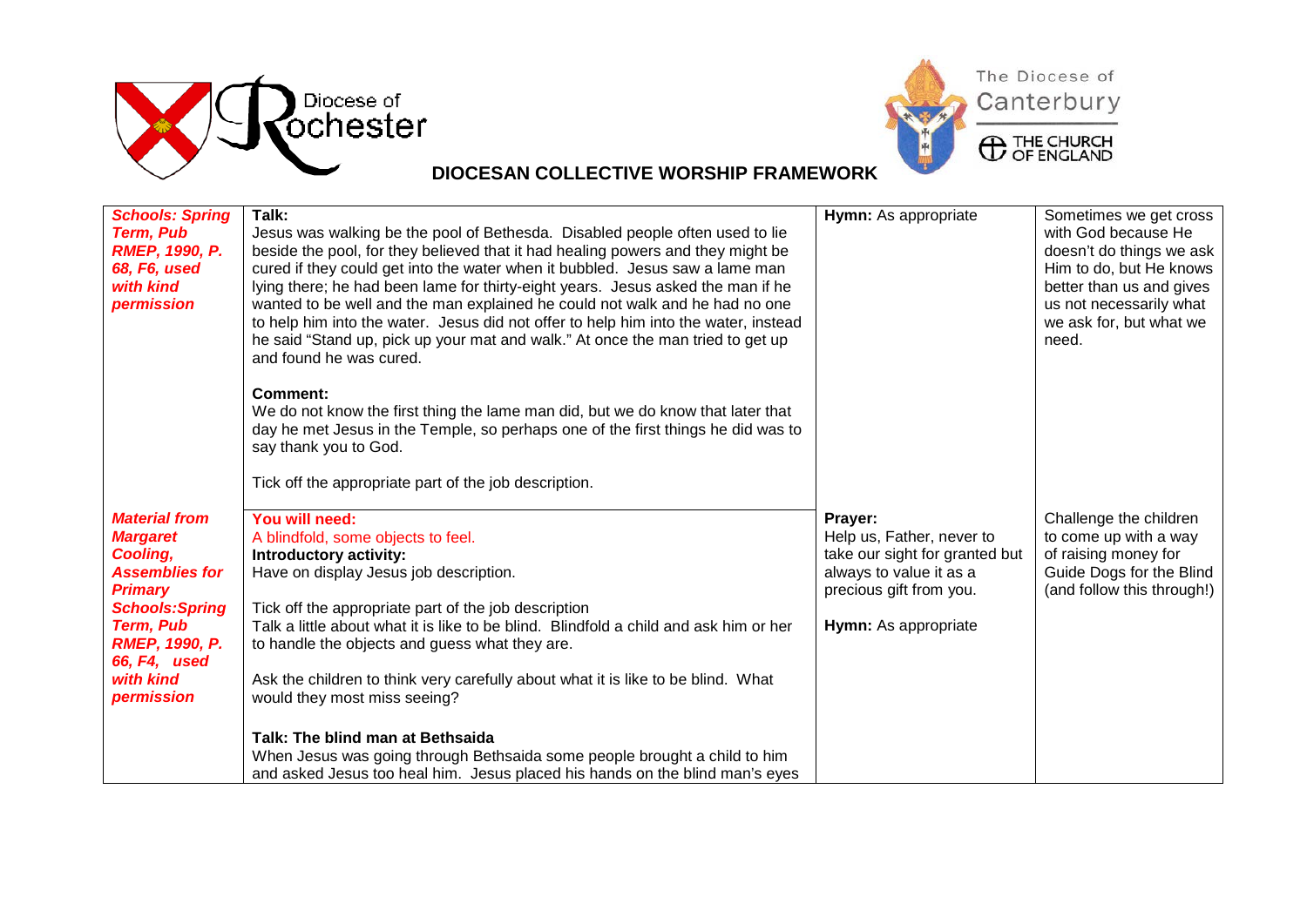



|                                                                                                                                                              | and asked the man if he saw anything. The man looked up. "I see people," he<br>said. "They look like trees walking." Jesus covered the man's eyes once more<br>and this time when the man looked up he could see clearly.<br>Comment:<br>Jesus healed the man's eyes and for the first time the man could see the world<br>around him. How strange it must be to see the world for the first time as an adult<br>or to see the world after having lived in darkness for a long time. Those of us<br>with sight cannot begin to imagine what this must be like.                                                                                                                                                                                                                                                                                                                                                                                                                                                                                                                |                                                                                                                                                                                                                                                                                                                                                                                                                     |                                                                          |
|--------------------------------------------------------------------------------------------------------------------------------------------------------------|-------------------------------------------------------------------------------------------------------------------------------------------------------------------------------------------------------------------------------------------------------------------------------------------------------------------------------------------------------------------------------------------------------------------------------------------------------------------------------------------------------------------------------------------------------------------------------------------------------------------------------------------------------------------------------------------------------------------------------------------------------------------------------------------------------------------------------------------------------------------------------------------------------------------------------------------------------------------------------------------------------------------------------------------------------------------------------|---------------------------------------------------------------------------------------------------------------------------------------------------------------------------------------------------------------------------------------------------------------------------------------------------------------------------------------------------------------------------------------------------------------------|--------------------------------------------------------------------------|
| <b>From Creative</b><br><b>Assemblies</b> ©<br><b>Heather Butler,</b><br>published by<br><b>Scripture Union,</b><br><b>PP 21-23, Used</b><br>with Permission | Children will:<br>Hear the story of:: Mark 10:46-52<br>Think about people they 'follow' – are the good role models?<br>You will need: blind fold, coins, food, bowl, coat/cloak<br>Story<br>That is all Bartimaeus would have been able to do when Jesus came to visit<br>Jericho. Bartimaeus was blind. He sat by the gates of the city hoping people<br>would throw a coin or some food to him as they went by. He would collect them<br>in his bowl as he sat on his cloak.<br>(Ask some children to come to the front to help act the story out.)<br>Well, one day, Bartimaeus was sitting in his usual spot, and most people were<br>ignoring him as usual. Then he began hearing a name. People kept saying it.<br>"Jesus! He's coming to town. He's on his way!"<br>Bartimaeus must have sat up. He had heard about Jesus. He was the man who<br>made people better, and he was going to walk past! There was only one thing for<br>it.<br>"Hey!" Bartimaeus yelled. "I'm over here."<br>"Be quiet," everyone around him kept on saying. "He's not interested in you." | <b>Bartimaeus followed Jesus</b><br>and found out as much as he<br>could about him.<br>Explore what it means to<br>follow someone (think of<br>examples from pop groups,<br>footballers, friendship<br>groups).<br>Why do we follow other<br>people? Are they always<br>good people to follow?<br>Christians believe Jesus is<br>the very best person to<br>follow.<br>Prayer:<br>Dear God,<br>Thank you that, like | This could be linked to<br>fund raising for Guide<br>Dogs for the Blind. |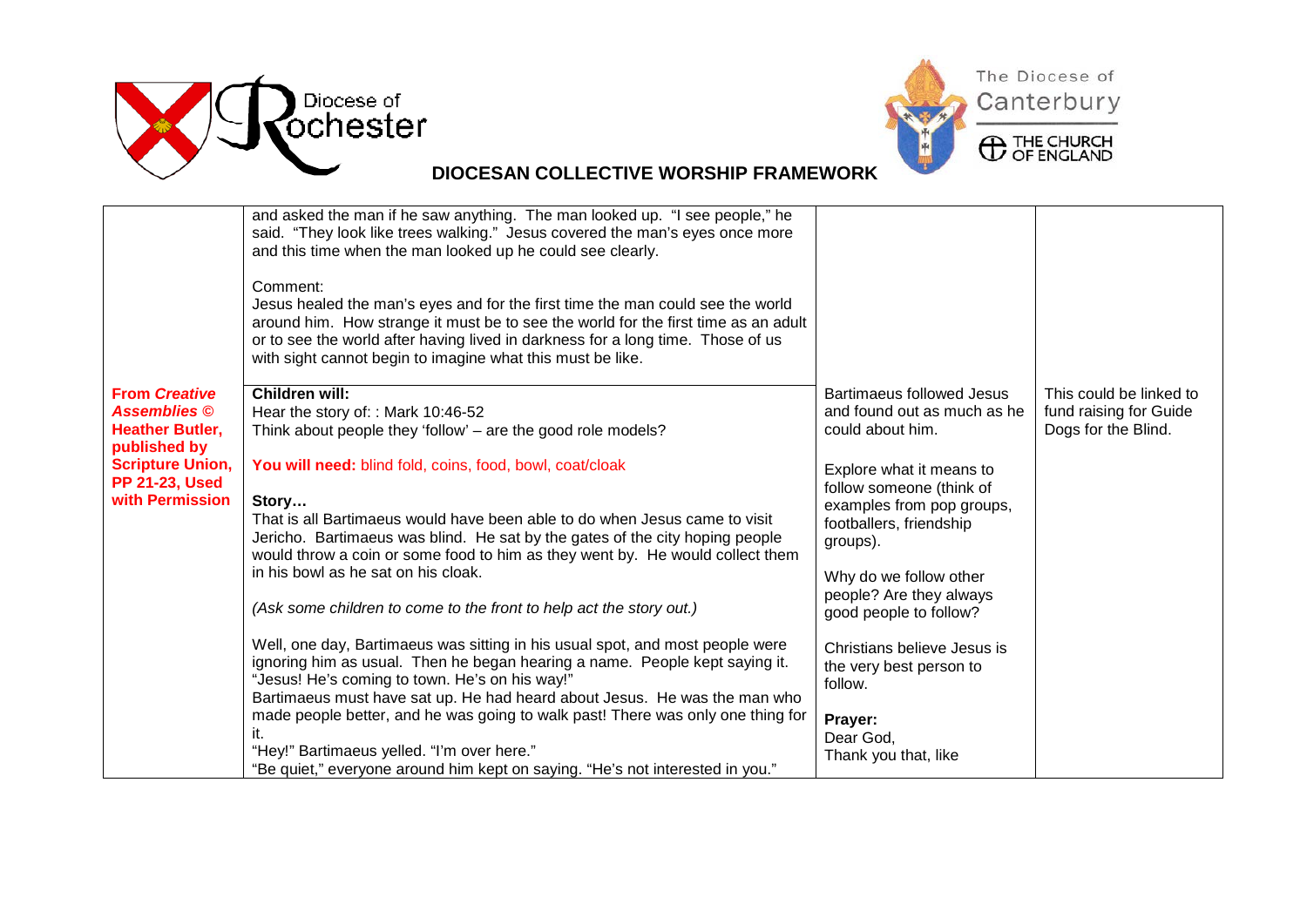



|                                                                                                                                            | "He is!" Bartimaeus said, and shouted even louder. "Jesus! I'm here! I'm over<br>here!"<br>Jesus was near now. Bartimaeus could tell because everyone was moving<br>around him and saying things like, "Look, he's coming!" There was only one<br>thing for it. Bartimaeus took a deep breath and<br>Jesus stopped. Absolutely still. And the crowd stopped as well. And listened.<br>"I'm over here!"                                                                                                              | Bartimaeus, we have the<br>choice to follow Jesus if we<br>want to and find out more<br>about him.<br>Amen.                                                           |                                                                                                                                                                                                  |
|--------------------------------------------------------------------------------------------------------------------------------------------|---------------------------------------------------------------------------------------------------------------------------------------------------------------------------------------------------------------------------------------------------------------------------------------------------------------------------------------------------------------------------------------------------------------------------------------------------------------------------------------------------------------------|-----------------------------------------------------------------------------------------------------------------------------------------------------------------------|--------------------------------------------------------------------------------------------------------------------------------------------------------------------------------------------------|
|                                                                                                                                            | "Call him," Jesus said quietly.<br>(You could play 'Chinese whispers' at this point to get Bartimaeus if that is<br>appropriate.)<br>So Bartimaeus was taken to Jesus. They had to calm him down a bit because,<br>even though he couldn't see and might have hurt himself, he started jumping up<br>and down.<br>"What do you want me for?" Jesus asked him.                                                                                                                                                       | Prayer:<br>Help us to understand that<br>love is the key that unlocks<br>the prisons people make for<br>themselves.<br>Hymn: You can build a wall<br>around you. (CP) |                                                                                                                                                                                                  |
| <b>Material by</b>                                                                                                                         | "I want you to make me see again," Bartimaeus said.<br>"OK," Jesus said, "because of your faith in me, you will be well."<br>Bartimaeus blinked. Then he blinked again. He looked and there was someone<br>smiling at him and that person was Jesus.<br>"I can see!" he yelled. "I can see!"<br>Jesus just grinned and carried on walking, followed by lots and lots of people.<br>And one of those people following him was Bartimaeus.<br>You will need: Some toy handcuffs, large sheets of paper, pens, Blu-tak |                                                                                                                                                                       |                                                                                                                                                                                                  |
| <b>Margaret</b><br>Cooling,<br><b>Assemblies for</b><br><b>Primary</b><br><b>Schools: Spring</b><br><b>Term: Pub</b><br><b>RMEP, 1990,</b> | Introductory activity:<br>Tick off the appropriate part of the job description.<br>Use the toy handcuffs and talk about being in prison. What would a prisoner<br>most miss in prison?<br>Talk:                                                                                                                                                                                                                                                                                                                     | Prayer:<br>Help us to understand that<br>love is the key that unlocks<br>the prisons people make for<br>themselves.<br>Hymn: You can build a wall<br>around you. (CP) | Put the picture of a<br>prison cell and bars on<br>display and ask the<br>children to put their<br>ideas of types of prisons<br>people build on a sticky<br>note and add them to<br>the picture. |